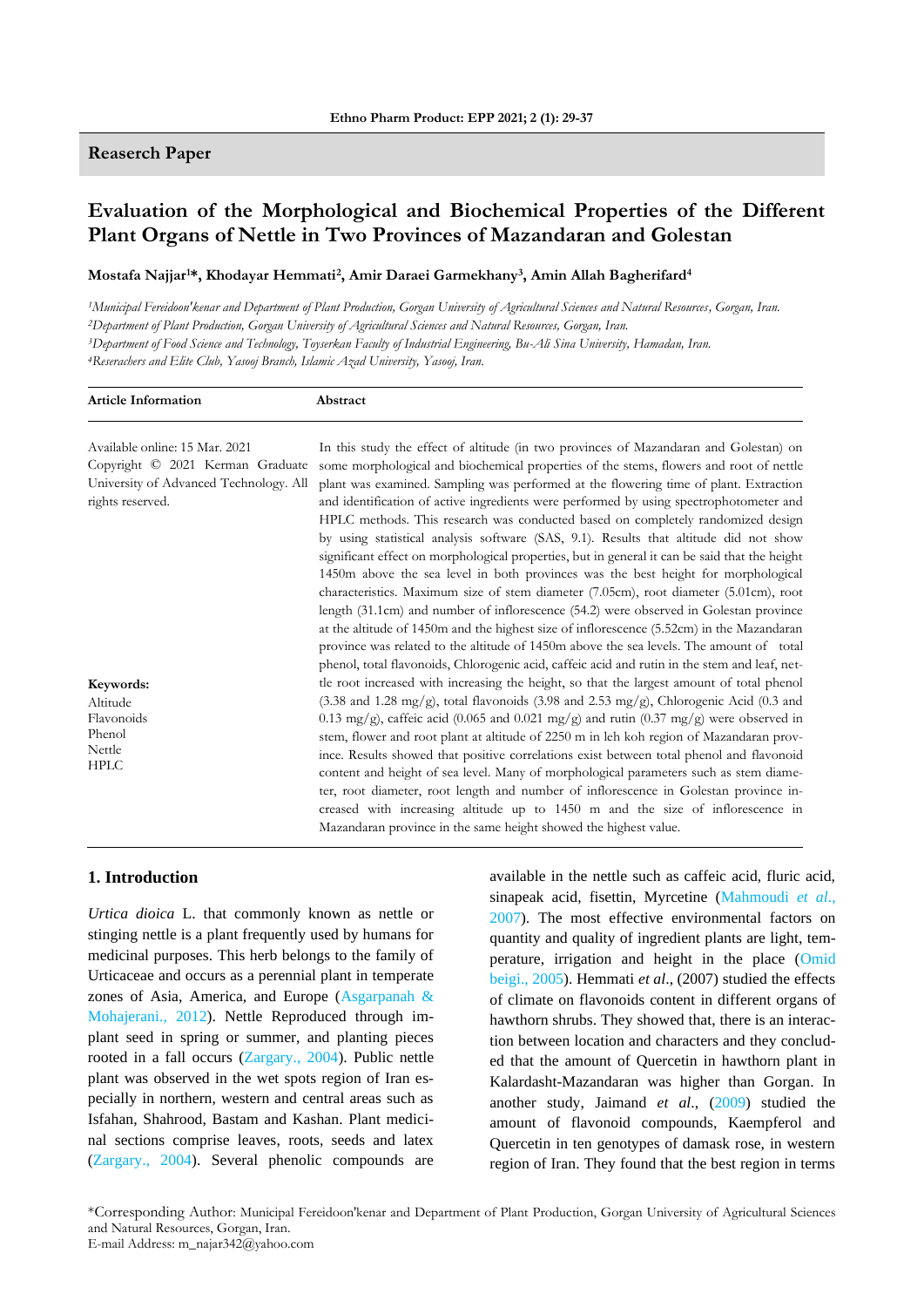of Kaempferol and Quercetin compounds were west Azerbaijan, Ilam and Ardabil. Karimi *et al*., (2010) studied the amount of compounds of thyme in Isfahan and Chaharmahal-bakhtiari provinces and expressed that the highest level of Thymol was related to sheikh shaban with 3747 m height from the sea level and the highest amount of carvacrol related to the sample located at the altitude of 2370 m from the sea level. They also stated that the altitude has significant effect on Thymol amount while has not significant effect on carvacrol amount. Tajale *et al*., (2002) investigated the effects of height on phenolic and flavonoid compounds in different organs of *Carateagus microphylla* plant and stated that this plant in the altitude 1000m had higher levels of phenol and flavonoid content than plants grown at lower altitude. chasemi *et al*., (2011) studied the effects of environmental factors on the antioxidant activity and the amount of total phenol and flavonoids content in walnuts plant (*Juglans Regia*). They stated that the highest amount of total phenol and flavonoid compounds was related to Abali region with the highest altitude and lowest average of daily temperature. Although primary and secondary metabolites are influenced by genetic factors but production of these materials are influenced by environmental factors too. They showed that environmental factors are the most important factors affecting the level of expression of biosynthesis genes responsible for production of secondary compounds in herbs (Sahar khiz., 2002). The aim of this research is to determine the best altitude and medicinal organs nettle in terms of total phenol and flavonoid compounds.

|  |  | <b>Table1</b> Climatic characteristics in the study sites Nettle |  |  |  |  |
|--|--|------------------------------------------------------------------|--|--|--|--|
|--|--|------------------------------------------------------------------|--|--|--|--|

# **2. Material and Methods**

# 2.1. Collection and Identification of Plants

In this research, wild plants were gathered in different altitudes of Mazandaran and Golestan province. After selection of regions, three populations were collected randomly from each region in Mazandaran and Golestan province. Samples transferred to horticulture laboratory of Gorgan University of Agricultural Sciences and Natural Resources, Iran, and identified based on the keys botany and flora Iran and resources (Ghahreman., 1993) by botanical specialists.

#### 2.2. Characteristics of the Studied Areas

Geographical location and height of the sample collection location in each area was determined using an GPS device, and characterization of climatic condition based on the nearest weather station to habitat and the statistics long-term meteorological parameter were prepared (Table 1). To determine the most important characteristics of soil in each habitat, soil samples randomly from depth zero to 30 cm were collected and transferred to soil science Laboratory for soil test. The most important soil science properties such as electrical conductivity (EC), Soil texture, organic matter and pH were measured in collected soils. (Table 1). Before harvest time, several parameters including plant height, root Length, Stem diameter, root diameter, number of inflorescences per plant and Inflorescence size of Nettle plants were measured.

| Physical and Chemical properties of Soil |                         |                 |      |              |                       |                                 | Altitude         |                        |           |  |
|------------------------------------------|-------------------------|-----------------|------|--------------|-----------------------|---------------------------------|------------------|------------------------|-----------|--|
| Land use                                 | Organic<br>$matter$ (%) | Soil texture    | pH   | EC<br>(ds.m) | Latitude<br>Longitude |                                 | sea level<br>(m) | Area                   | Province  |  |
| Agricultural                             | 3.22                    | Clay            | 7.91 | 1.48         | E54°42                | N36°33'                         | 5                | Babol-Haydarkola       | Mazandran |  |
| Garden                                   | 3.96                    | Loam            | 7.73 | 1.28         | E52°39 <sup>'</sup>   | N36°11'                         | 750              | Babol-Firozjay         | Mazandran |  |
| Grassland                                | 3.37                    | Loam Silty      | 7.14 | 1.87         | E52°36'               | N36°8'                          | 1450             | Babol-Shikhmosa        | Mazandran |  |
| Grassland                                | 4.04                    | Loam            | 7.68 | 1.42         | E52°34                | N36 <sup>°</sup> 6 <sup>°</sup> | 2450             | Babol-Lehkoh           | Mazandran |  |
| Agricultural                             | 2.25                    | Clay Loam       | 7.48 | 1.36         | E54°23'               | $N36^{\circ}5$                  | 50               | Gorgan-Afsaran         | Golestan  |  |
| Silvan                                   | 2.21                    | Loam Sandy      | 7.34 | 1.07         | E54°29'               | N36°43'                         | 750              | Gorgan-<br>Naharkhoran | Golestan  |  |
| Grassland                                | 3.83                    | Loam Clay Silty | 7.58 | 1.47         | E54°27'               | N36°41'                         | 1450             | Gorgan-Zyarat          | Golestan  |  |
| grassland                                | 0.874                   | Loam Sandy      | 7.95 | 2.32         | E54°31'               | N36°38'                         | 2250             | Gorgan-<br>Chaharbagh  | Golestan  |  |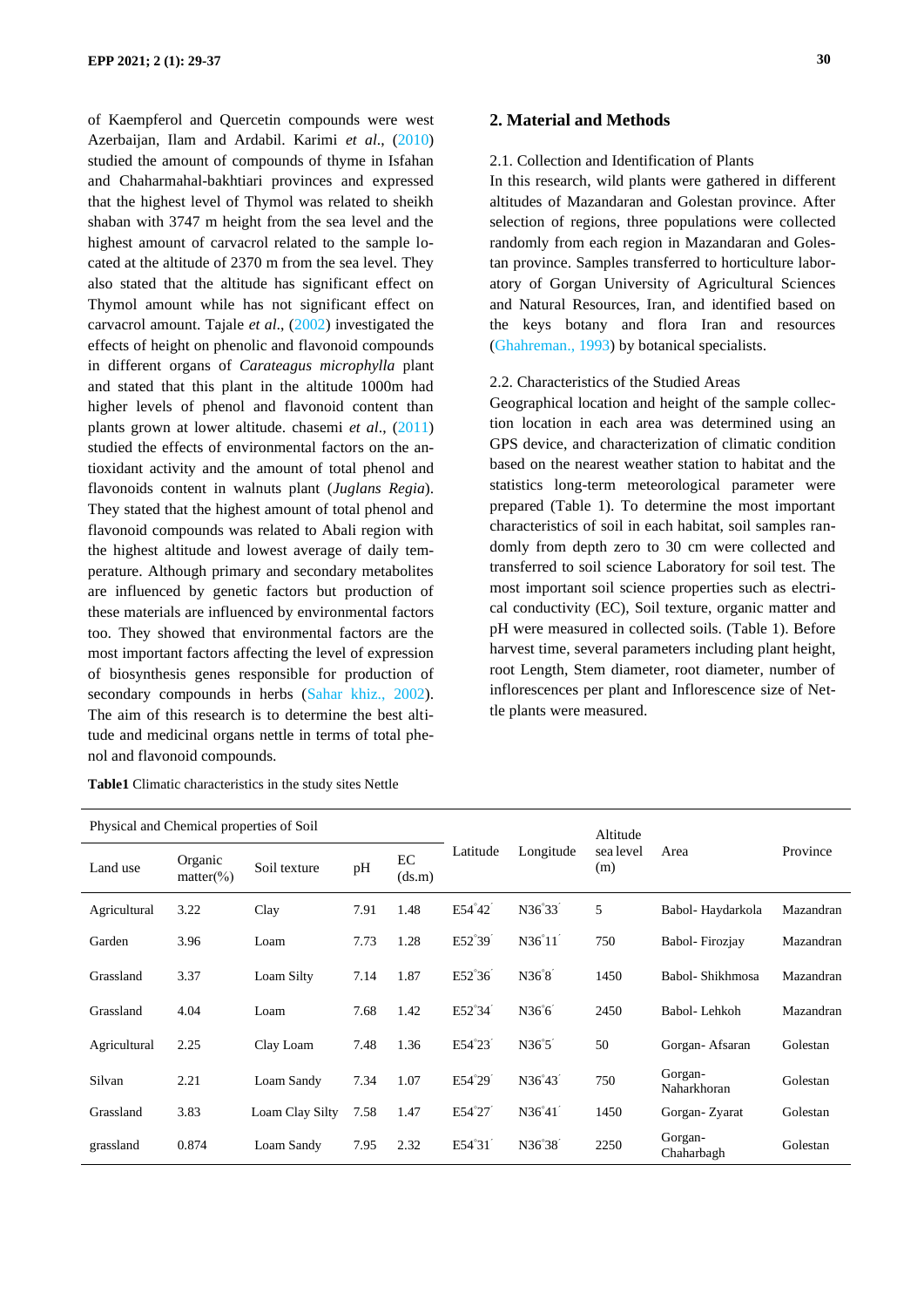Biochemical properties including Phenol and flavonoid compounds were determined using spectrophotometry method. Chlorogenic and cafeic acids and rutin were determined with HPLC method.

#### 2.3. Extraction Procedure

The leaf samples were collected from the experimental plants and dried at room temperature. Dried samples were powdered and each sample [0.5 g] was extracted by percolation method using pure methanol [5 mL] for 24h to have a complete solvent removal extract.

#### 2.4. Total phenolic and Flavonoid Contents

Total phenolic compounds were assayed using the Folin–Ciocalteau reagent (Trajtemberg *et al*.,2006). The extract of sample was added to 0.5 ml of distilled water and was mixed with 5 ml of the Folin–Ciocalteau reagent and aqueous  $Na<sub>2</sub>CO<sub>3</sub>$  [4 mL, 1M]. The mixture was allowed to stand for 15 min and the phenols were determined spectrophotometrically at 760 nm. Total phenolic content of plant parts was expressed as mg of gallic acid equivalents per gram of dry weight [mg GAE g−1 DW] through the calibration curve with gallic acid. All samples were analyzed in three replications. Colorimetric aluminum chloride method was used for flavonoid compound determination (Ghahreman, 1979-2000). Briefly, 0.5 mL of each plant extracts in methanol were separately mixed with 1.5 mL of methanol, 0.1 mL of 10% aluminum chloride, 0.1 mL of 1 M potassium acetate and 2 mL of distilled water and left at room temperature for 30 min; the absorbance of the reaction mixture was measured at 415 nm with Camspec M501 double Beam Scanning UV/Vis Spectrophotometer. Total flavonoid content was calculated as quercetin via a calibration curve. The calibration curve was prepared by preparing quercetin solutions at concentration of 12.5 to 100 mg mL<sup>-1</sup> in methanol.

2.5. Analysis of Chlorogenic, Caffeic Acid and Rutin by HPLC Method

The Chlorogenic and Caffeic acid content as two the important substance of Cynarin and Cynaroside were

| Table 2 Statistical analysis of morphological characteristics |  |  |
|---------------------------------------------------------------|--|--|
|---------------------------------------------------------------|--|--|

determinate using HPLC method. Standards were dissolved in methanol. The extract solutions were filtered through 0.45 μM filter [Whatman type]. The HPLC analysis was carried out on a Merck Hitachi apparatus model Lachrom L-7100 connected to a computer analytical program HSM and a RP C18 column [250 x 4.6mm, 5  $\mu$ M] was set at 40 <sup>o</sup>C. Mobile phase included filtered H3PO<sup>4</sup> [Phosphoric acid 0.5%], acetonitril and deionized water. The flow rate was kept at 1 mL per min. UV detector at 280 nm was used for Chlorogenic acid: [9 min] and caffeic acid [14 min]. The mobile phase used for rutin measurement was consist of 50 ml pure methanol merck, 49 ml of deionize distilled water and 1 ml of acetic acid with a flow rate in 1ml/min. By comparing the retention time and area under the curve of the sample with standard sample, the amount Caffeic acid, Chlorogenic acid and rutin were determined and expressed based on the ml/g of dry weight (Trajytnbraget *et al*.,2006; Santoz-gamz *et el.,* 2003).

#### 3.1. Statistical Analysis

The effect of height parameter on morphological and biochemical characteristics of the nettle plant has been investigated using the analysis of variance (ANOVA) method, and significant differences of means were compared using Duncan's test at 5% significant level using the SAS software (2001) program. For the morphological characteristics five replications and for biochemical properties three replications were used.

# **4. Results**

Results showed that there was no significant difference between two provinces of Mazandaran and Golestan in all traits except in number of inflorescence, but the effect of altitude in each county, in all traits were significant (Table 2).

The highest stem diameter (7.05 and 6.98mm) were found at the altitude of 1450 and 2250 m in Golestan province and the lowest amount of stem diameter (4.44mm) was related to the altitude of 10 m in Mazandaran province.

| Source of variation  | DF | Inflorescence size | inflores-<br>of<br>Number<br>cences in plant | <b>Stem</b><br>diameter | Root<br>diameter   | Root<br>length        | Plant<br>height |
|----------------------|----|--------------------|----------------------------------------------|-------------------------|--------------------|-----------------------|-----------------|
| Province             |    | $0.55^{ns}$        | $295*$                                       | 0.41 <sup>ns</sup>      | 0.06 <sup>ns</sup> | $20.37$ <sup>ns</sup> | $8.55^{ns}$     |
| Altitude in Province | 6  | $1.34*$            | $262*$                                       | $3.08***$               | $1.91**$           | $102***$              | $1226$ **       |
| Error                | 32 | 0.57               | 99.62                                        | 0.73                    | 0.23               | 16.87                 | 372.6           |
| CV <sub>0</sub>      |    | 18.5               | 26.12                                        | 14.77                   | 11.6               | 17.63                 | 18.5            |

ns, \* and \*\* are not significant, significant at 5 and 1%, respectively.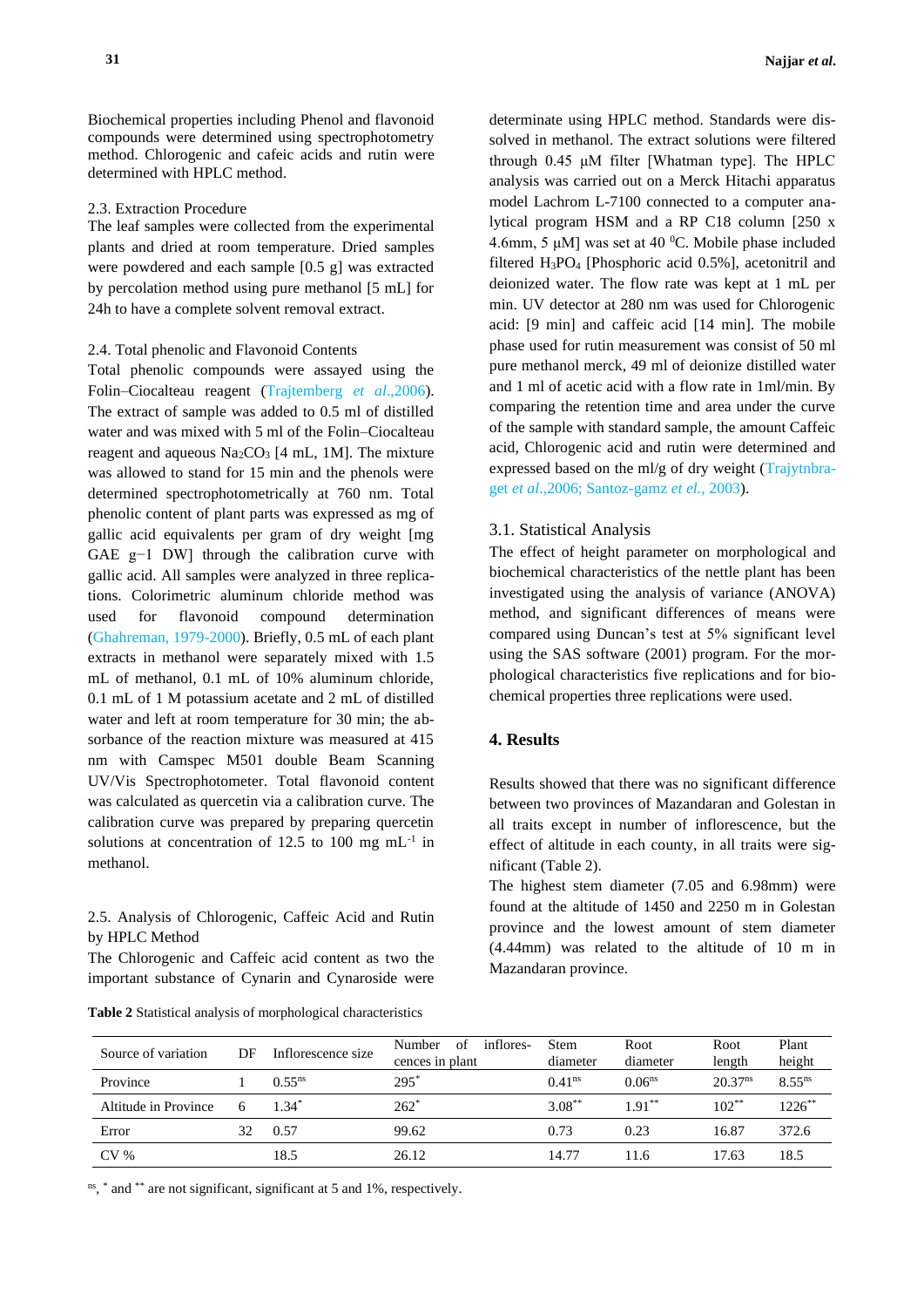The maximum and minimum amount of root diameter was observed at the altitude of 1450 m in Golestan and 750 m in Golestan province, respectively. The minimum and maximum amount of root length was observed at the altitude of 2250 and 1450 m in Golestan province respectively (Table 3). Between the two provinces in terms of inflorescence number, significant difference (p<0.05) was observed (table 2). The average number of inflorescences was 46.8 numbers in Golestan pronince, while in the Mazandaran was 41.35 numbers. Interaction of altitude and province, showed that Golestan province with altitude 1450 m had the largest number of inflorescence (54.2 numbers) while at the altitude of 750 m in Mazandaran province the lowest number of inflorescence (35.8 numbers) was observed (Table 3). Positive correlations were observed between numbers of inflorescence in the samples with stem diameter and root length. Inflorescence size was almost identical in samples, only in the height of 1450 m in Mazandaran, inflorescence size was higher (5.52cm) than other samples. Results showed that increase in altitude above the sea level can be reduced the height of the plan. The highest plant height was observed in the Mazandaran province with the height of 750 m while the lowest amount of this parameter (77.2) was related to altitude 2250 m in Mazandaran (Table 3).

# 4.1. Biochemical Parameters

Variance analysis results of biochemical characteristics revealed that the interaction effects between altitudes and province had significant on all biochemical parameters (Table 4).

# 4.2. Total Phenolic Compounds in Stems, Flowers and Roots

The amount of total phenol in stems and flowers were affected by the height so that the maximum phenolic compounds (3.38mg/g) was observed at the altitude of 2250 m in Mazandaran and the lowest amount of phenolic compounds (1.48 mg/g) was related to the height of 50 m in the Golestan province (Fig. 1). The amount of total phenol in roots than other parts showed a marked decline and even fewer differences were observed at different heights, although the greatest amount of total phenol in root (1.21 mg/g) was observed at the altitude of 2250 m in Mazandaran and the lowest amount (1.09 mg/g) related to the altitude of 750 m in Golestan province (Fig. 2).

**Table 3** Analysis of morphological characteristics in Mazandran and Golestan provinces

| Inflorescence size<br>(cm) | Number of<br>inflorescences | Plant<br>height (cm) | Root<br>length $(cm)$ | Root<br>diameter (mm) | Stem diameter<br>(mm) | Height * Province |
|----------------------------|-----------------------------|----------------------|-----------------------|-----------------------|-----------------------|-------------------|
| 4.15b                      | 42.4 <sub>b</sub>           | 118.8a               | 26.24a                | 4.5a                  | 4.44c                 |                   |
| 4.21 <sub>b</sub>          | 35.8c                       | 120.3a               | 20.6 <sub>b</sub>     | 4.33ab                | 5.77 <sub>b</sub>     | Mazandran-750m    |
| 5.52a                      | 48.2ab                      | 102.9c               | 23.3ab                | 4.07ab                | 5.6 <sub>b</sub>      | Mazandran-1450m   |
| 4.6 <sub>b</sub>           | 39c                         | 77.2d                | 20.2 <sup>b</sup>     | 3.9 <sub>b</sub>      | 5.11 <sub>b</sub>     | Mazandran-2250m   |
| 4.14b                      | 46.6 <sub>b</sub>           | 116.4ab              | 25.6ab                | 4.4ab                 | 5.7 <sub>b</sub>      | Golestan-50m      |
| 4.11 <sub>b</sub>          | 38.4c                       | 103c                 | 21.75 <sub>h</sub>    | 3.02 <sub>bc</sub>    | 5.38b                 | Golestan- 750m    |
| 4.91b                      | 54.2a                       | 93.3cd               | 31.1a                 | 5.01a                 | 7.05a                 | Golestan-1450m    |
| 4.38b                      | 48ab                        | 88.8d                | 17.6 <sub>bc</sub>    | 4.06ab                | 6.98a                 | Golestan-2250m    |

In each column means with same letter are not significantly different ( $p > 0.05$ ).

| Table 4 Statistical analysis of biochemical characteristics |  |  |  |
|-------------------------------------------------------------|--|--|--|
|-------------------------------------------------------------|--|--|--|

| Source of variation  | DF | Phenolic compounds  |                       | Root Phenol Flavonoeid compounds | Root Flavonoeid     |
|----------------------|----|---------------------|-----------------------|----------------------------------|---------------------|
| Province             |    | 0.003 <sup>ns</sup> | $0.002$ <sup>ns</sup> | 0.001 <sup>ns</sup>              | 0.001 <sup>ns</sup> |
| Altitude in Province |    | $1.21***$           | $0.008***$            | $0.34***$                        | $0.87***$           |
| Error                | I6 | 0.007               | 0.002                 | 0.003                            | 0.002               |
| CV <sub>%</sub>      |    | 4.17                | 1.38                  | 1.93                             |                     |

ns, \* and \*\* are not significant, significant at 5 and 1%, respectively.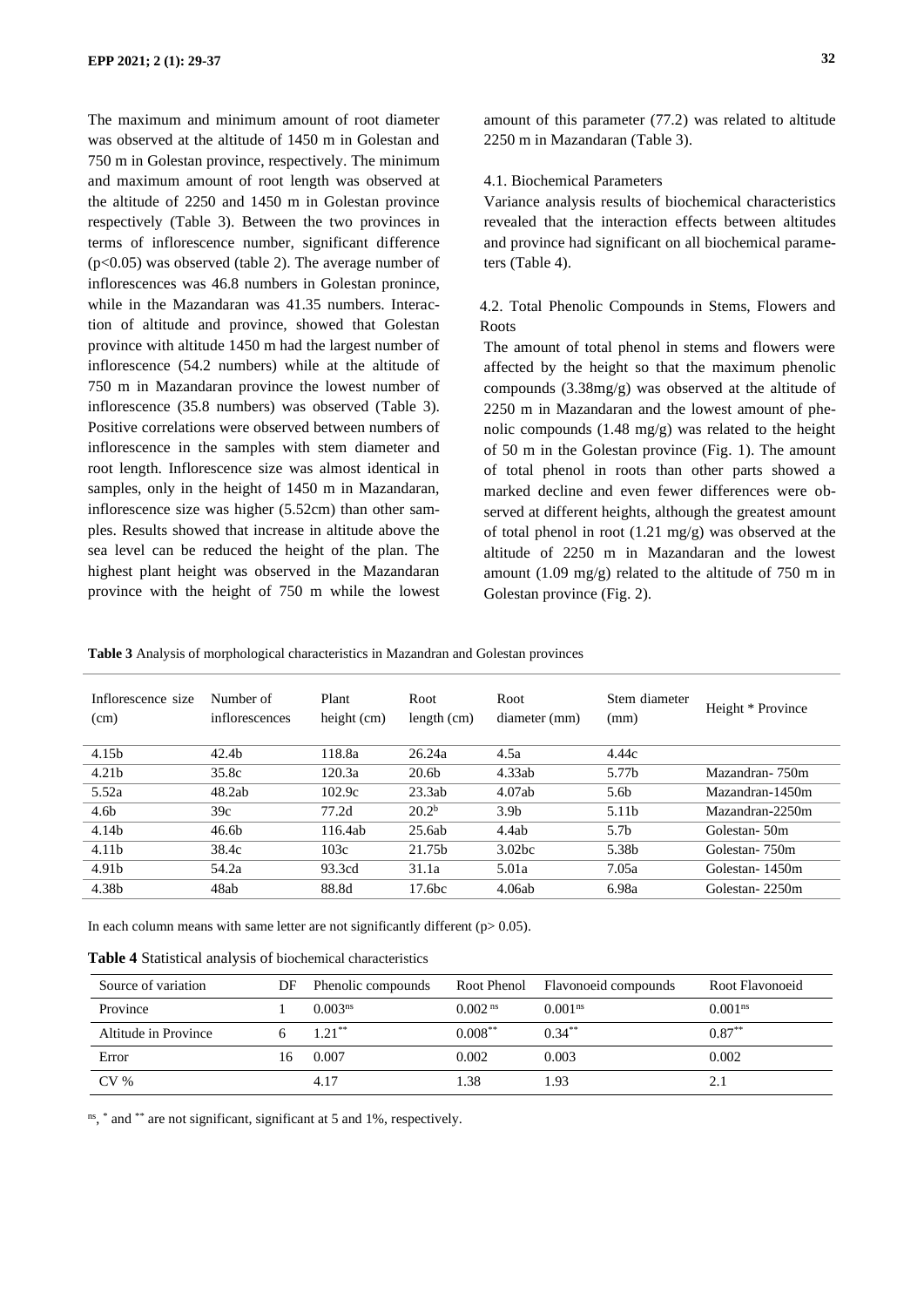

**Fig. 1** Comparison of interaction effects between Climate and province on stem and flower phenol in Nettle plant (mg/g) Means with a same letter in are not significantly different (p> 0.05).



**Fig. 2** Comparison of interaction effects between Climate and province on total phenol of root in Nettle plant(mg/g) Means with a same letter in are not significantly different (p> 0.05).

The highest amount of total flavonoid content observed in stem and flower (3.98 mg/g) at the altitude of 2250 m in Mazandaran and by reducing the height to 1450 m its amount was reduced but in samples from other area the amount of this compound almost were identical and has not significant difference together (Fig 3).



**Fig. 3** Comparison of interaction effects between Climate and province on stem and flower flavonoid content in Nettle plant(mg/g)

Means with a same letter in are not significantly different (p> 0.05).

Total flavonoid content in root was lower than stem and flower so that the maximum amount of flavonoid compounds (2.53 mg/g) was obtained at the altitude of 2250 m in Mazandaran and other areas of two provinces have the same amounts of total flavonoid in root. The lowest amount of this material (2.1 mg/g) observed at the height of 10 m (Fig. 4).



**Fig. 4** Comparison of interaction effects between Climate and province on root flavonoid in Nettle plant

Means with a same letter in are not significantly different (p> 0.05).

4.3. Chlorogenic Acid Content of Roots, Stems, and Flowers

In the stem and flower organs, the highest amount of chlorogenic acid was observed at high altitude, so that the highest amount of this material (0.23mg/g) related to the sites 2250 m in Mazandaran, the lowest amount of chlorogenic acid in stems and flowers (0.017mg/g) were observed at height of 10 m in golestan (Fig 5).



**Fig. 5** Comparison of interaction effects between Climate and province on stem and flower chlorogenic acid in Nettle plant  $(\mu g/g)$ 

Means with a same letter in are not significantly different (p> 0.05).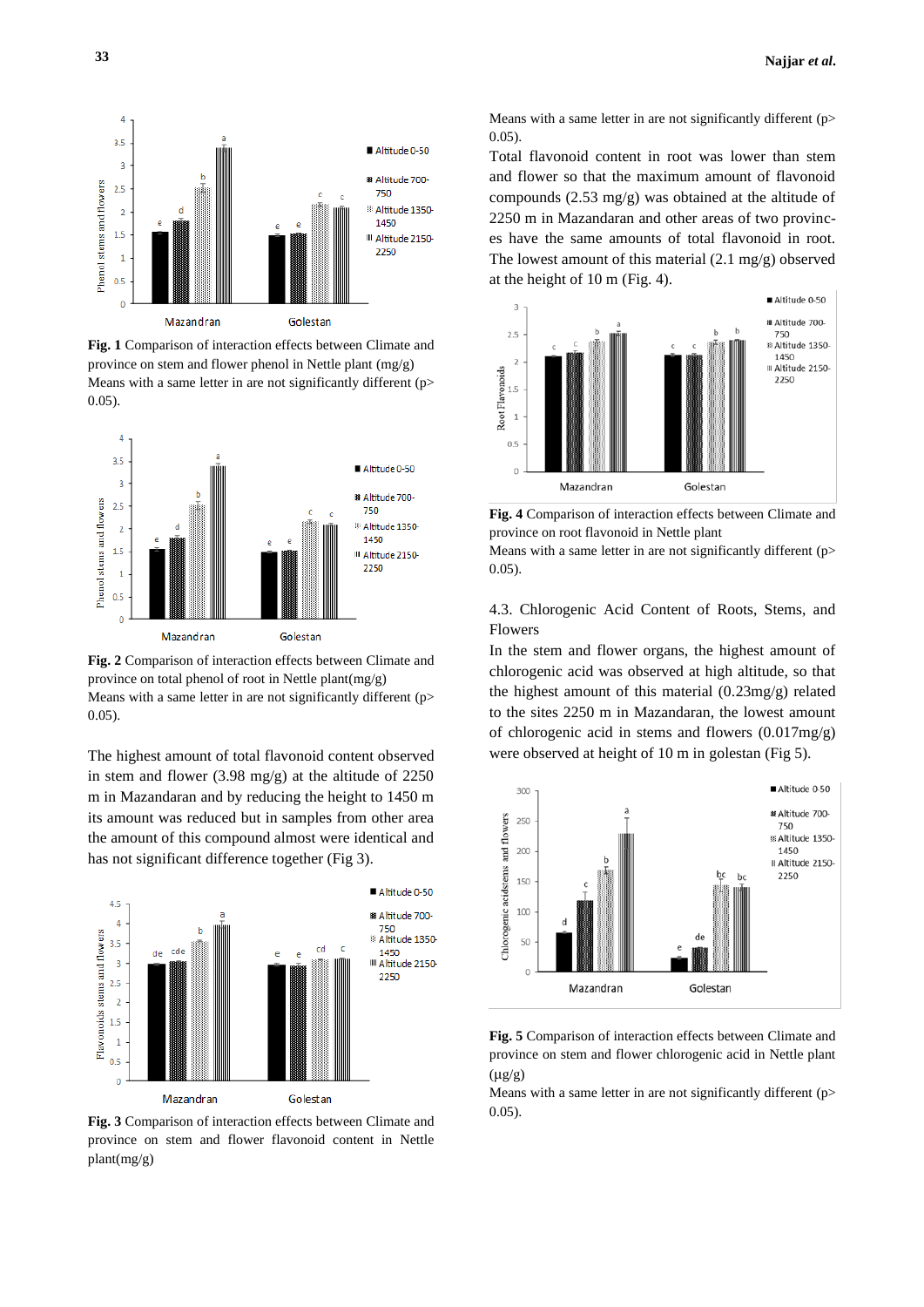The amount of chlorogenic acid in Root nettle was lower than the aerial organs, so that maximum amount of this material (0.0107mg/g) was observed at altitude of 2250 m in Mazandaran and by reducing the height, the amount of this material in roots decreased considerably so that at the altitude of 50 m in Golestan province its content reached to 0.0038 mg/g (Fig. 6).



**Fig. 6** Comparison of interaction effects between Climate and province on root chlorogenic acid in Nettle plant(μg/g) Means with a same letter in are not significantly different (p> 0.05).

4.4. Caffeic Acid Content in Roots, Stems and Flowers The amount of caffeic acid in the stem and flower organs also was affected by altitude level so that the highest amount of caffeic acid (0.0065 mg/g) observed in the altitude of 2250 m in Mazandaran province. Other lands in two provinces were placed in the second position in this case and the lowest amount of caffic acid (0.0046mg/g) was related to the lowest altitude in Golestan and Mazandaran respectively (Fig. 7).



**Fig. 7** Comparison of interaction effects between Climate and province on stem and flower cafeic acid in Nettle plant (μg/g) Means with a same letter in are not significantly different (p> 0.05).

The result showed that the amount of caffeic acid in nettle root was lower than other organs and its amount

was very small at lower altitude. The maximum amount of caffeic acid (0.0041 mg/g) was observed at height of 2250 m and 1450 m in Mazandaran and high lands of Golestan province in the next category groups (Fig. 8).



**Fig. 8** Comparison of interaction effects between Climate and province on root cafeic acid in Nettle plant (μg/g) Means with a same letter in are not significantly different ( $p$  > 0.05).

4.5. Rutin Content in Roots, Stems and Flowers

Result of mean comparison showed that the effects of altitude and province on the level of rutin content in stems and flowers were significant ( $p<0.05$ ). The highest amount of rutin (0.0067 mg/g) was related to the altitude of 2250 m in Mazandaran and the lowest amount (0.0017mg/g) observed at the altitude of 750 m in Golestan (Fig. 9). According to the results, no rutin was observed in the nettle root.



**Fig. 9** Comparison of interaction effects between Climate and province on stem and flower routine in Nettle plant (μg/g) Means with a same letter in are not significantly different (p> 0.05).

4.6. The Relationship Regression of Height of Sea Level with Amount of Total Phenol and Flavonoid Content

In the stem and flower organs there is significant positive correlation between the amount of total phenol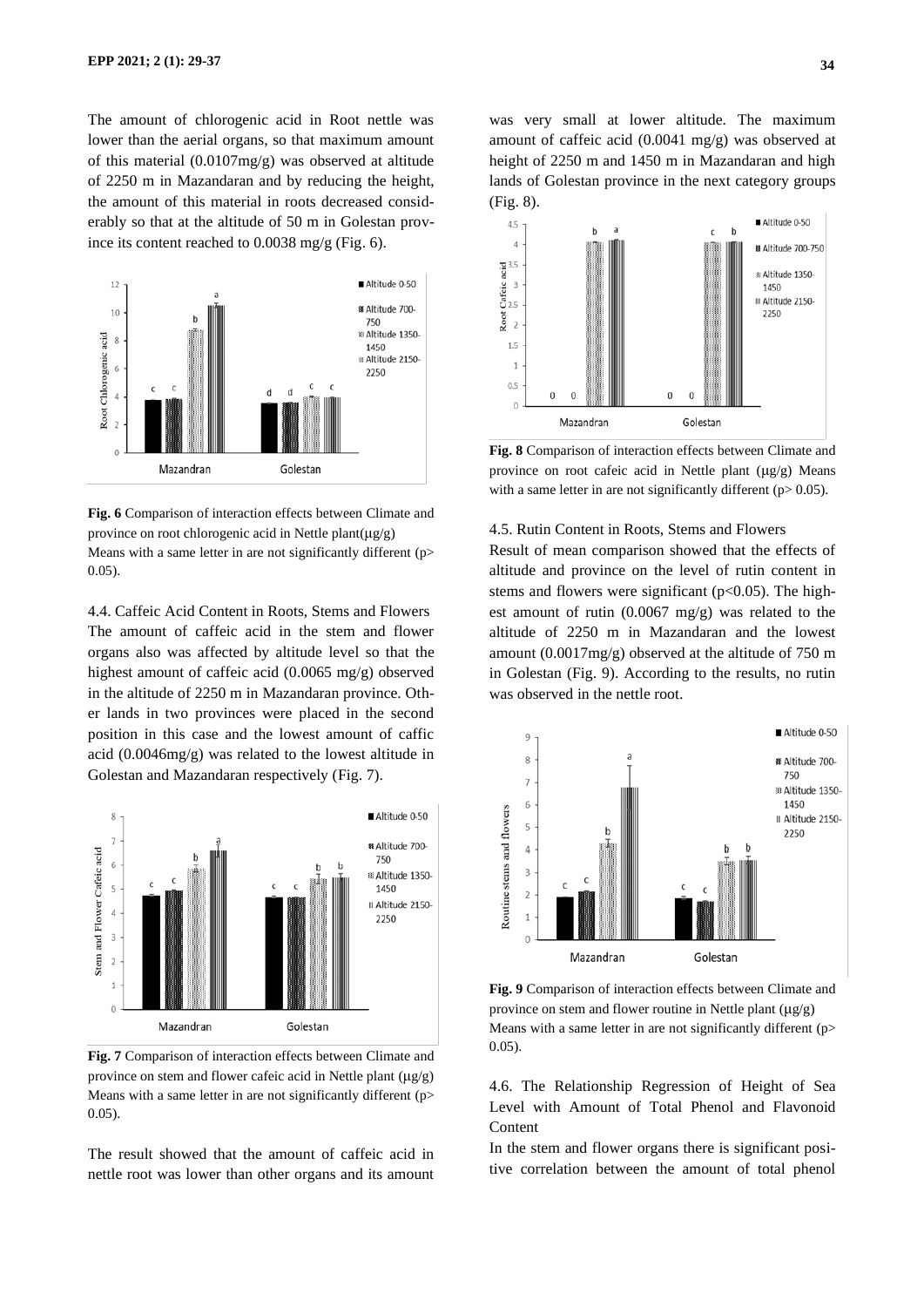with height above sea level  $(R^2=0.95)$ , so that in the altitudes higher than 1000 m, the amount of total phenol content with more regression slope than total flavonoid content (Fig. 10). In the nettle root plant there is lower amount of total phenol than total flavonoid  $(r=0/87)$  (Fig. 11).



**Fig. 10** The relationship between altitude with total phenol and flavonoids compounds in the nettle plant stem and flowers



**Fig. 11** The relationship between altitude with total phenol and flavonoids compounds in the nettle plant root

# **5. Discussion**

In the present study the quantity and quality of active ingredient in different nettle organs in two provinces of Iran at the different height were studied. Results achieved of this study showed a significant effect of interaction between height and province. The amount of total phenol and flavonoids content and as well as its dependent with the altitude have significant positive correlation, so that the highest amount of these combinations was observed in the leh koh Babol area. Temperature and relative humidity decreased with increasing altitude. A decrease in temperature and humidity

can be factors in the increase of phenol and flavonoid compounds. However, in the mountain leh koh organic matter was higher compared to other regions. Although in leh koh area the amount of organic material was higher than other regions (Table 1). The researchers said that in areas with cooler weather than in warm regions is higher in flavonoids because the cooler temperature increases during cell division (Davis & albergo., 1994). The various studies on the effect of habitat on the amount of secondary metabolites in different plant showed that in most case the role of habitat as a factor influencing secondary metabolite accumulation is emphasized.location of plant growth can be effective through changes in temperature and humidity to the process of forming of the ingredients. The mechanism of environmental factors effect on the accumulation of secondary metabolites is not clear, however the impact of environment in the process of metabolic production is clear and also it has factors related to the production of enzymes and chemical reaction (Hemmati *et al*., 2003; Syvstava & Shim., 2002). Ghasemi *et al* (2011) stated that in walnut plant with increasing of height level the amount of phenolic substances in the plant increased. According to the figures1-4 the amount of phenolic and flavonid compounds in different organs of a plant are not a ratio and amount of these materials in the stem and flower organs is higher than roots. The amount of ingredients in the plant organs is not constant and related to the stages of plant growth and in some circumstances can be changed. The quantity and quality of chemical compounds is dependent on plant variety, environmental conditions variation and plant phenology (Plati *et al*., 2005). Also there is a large difference in the amount of plant ingredients in same species growing in different conditions (Hanlido *et al*., 1992). Hemmati *et al* (2007) stated that the various organs are different together in term of flavonoid compound production. They stated that the most amount qristin is related to the flower organ. Azar yavand *et al* (2009) studied the essential oil composition of leaves and flower in Achillea herb in the different heights of the Seyah beshe redion in Mazandaran province. They concluded that the height level effect the amount of essential oil in this plant so that the amount of essential oil compounds in the higher altitude is more and in the flower organ is higher than leaf. Avmah and Maza (1996) showed that with increasing of height the amount of the flavonoid compound in herb organs increased. Production of phenol and flavonoid compounds in the various organs may be due to change in some of the enzyme activities and its role in precursor (Peter & Richard., 1993). Increasing the Flavonoid compound in flower and stem organs than the root, can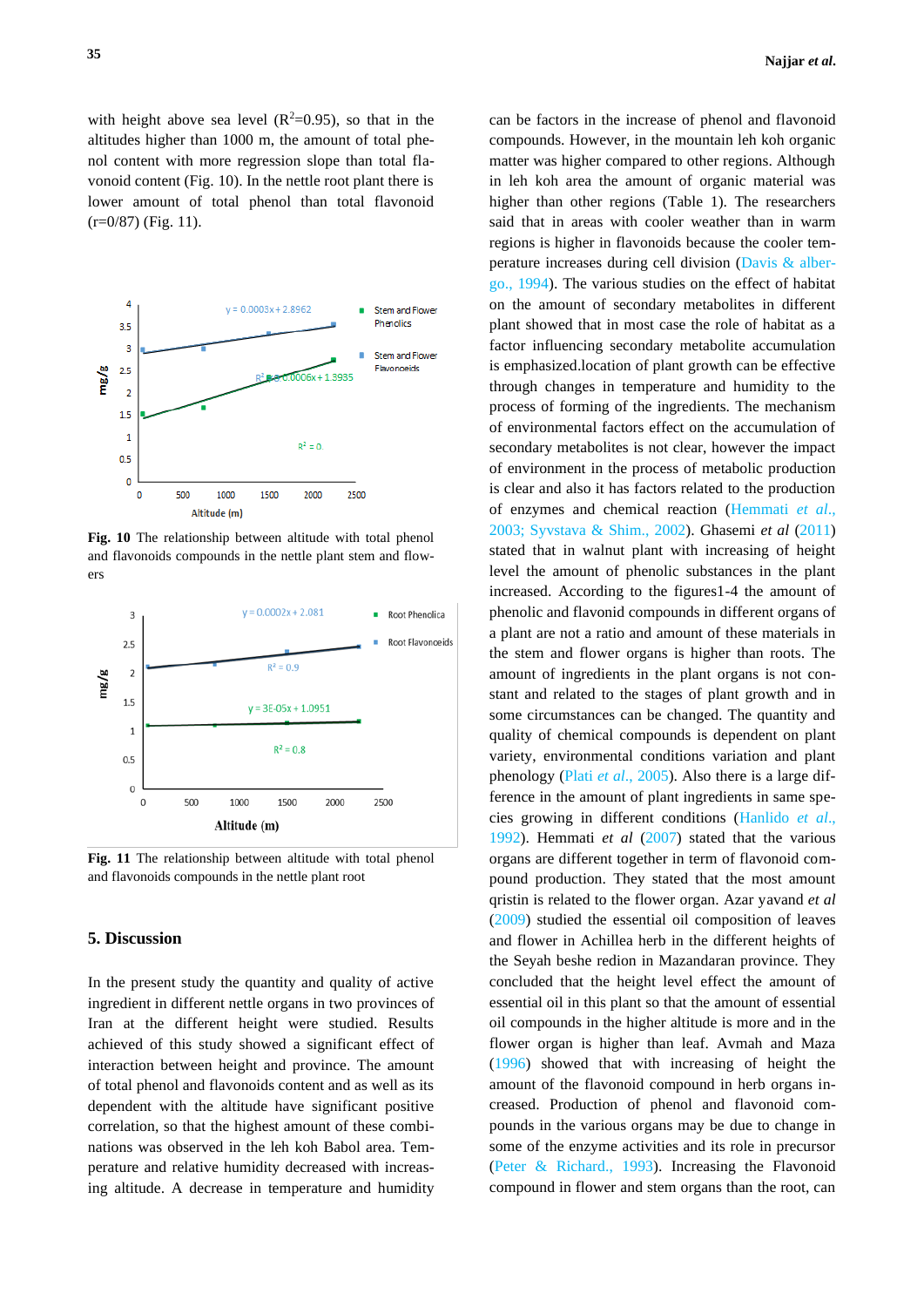be due to the change in enzyme activity and its higher role in precursor which in aerial organs than ground organs. In agreement with this hypothesis other researchers noted that growth regulators such as cytokine and Gibberellic acid hormones may be the enzyme producer of flavonoid compound (Seymour *et al*., 1993). In same respect Del Rio *et al* (1995) of synthetic cytokine (benzyl amino purine) at different stages of fruit growth use and concluded that enzyme activities such as hydrolase, methyl transfers and ramnuzyl transferase increased directly or indirectly and lead to increase accumulation of flavonoid compounds in fruit tissues premature. The most important phenolic compound in thyme is thymol (Joshed *et al*., 2006; Stahl Biskup., 1995). Karimi *et al* (2010) demonstrated that thymol and height above sea level there is a positive relationship.

In this study the effect of altitude, on morphological and biochemical characteristics of nettle plant was determined and found that there was no significant difference between Mazandaran and Golestan provinces but the interaction of height in each province (Mazandaran and Golestan) on the studied treatment were significant. Many of morphological parameters such as stem diameter, root diameter, root length and number of inflorescence in Golestan province increased with increasing altitude up to1450 m and the size of inflorescence in Mazandaran province in the same height showed the highest value. It can be said that the height of 1450 m above the sea level was the best height for morphological properties. In term of the amount of phenolic and flavonoid compounds, at high level, chlorogenic acid, caffeic acid and rutin increased significantly. The highest amount of total phenol, total flavonoids, chlorogenic acid, caffeic acid and rutin in the stems, flowers and root of the plant were observed at height of 2250 m at the area leh koh in the Mazandaran province. T correlation between amount of phenolic and flavonoid compounds in stem and flowers was a significant positive correlation but this correlation was observed below in the root.

# **References**

- 1. Asgarpanah J, Mohajerani R. Phytochemistry and pharmacologic properties of Urtica dioica L. J Med Plants Res. 2012; 6 (46): 5714-5719.
- 2. Omid beigi R. Production and Processing of Medicinal Plant. Publication: Ostan Qods Razavi. Mashhad. 2005; Pp347.
- 3. Omid beigi R. Production and Processing of Medicinal Plant. Publication: Nashr Designers. Mashhad. Publication two. 2000; Pp283.
- 4. Azarnivand H, Ghavamoryani M, Sefidkan F, Tavili A. Effect of ecological characteristics (soil and altitude) on the quantity and quality of essential oils of flowers and leaves *Achillea millefolium.* Iranian J Med Aromatic Plants. 2009; 25(4):556-571.
- 5. Jaimand K, Rezayi M, Osareh M, Meshkizadeh S. Extraction and measurement of flavonoid compounds Kamphrol and Quercetin in the ten genotypes of rose petals (Rosa damascene Mill) from western Iran. Iranian J Med Aromatic Plants. 2009; 4(5):47-55.
- 6. Jamshidi M, Aminzade M, Azarnivand H, Abedi M. Effect of altitude on quality and quantity of wild Thyme essential oil. J Mad Plant. 2006; 18: 17-22.
- 7. Zargary A. Medicinal Plant. Vol Four. Edition Four. Publication Tehran University. 1997; Pp970.
- 8. Zargary A. Medicinal Plant. Vol Four. Edition Six. Publication Tehran University. 2004; Pp101.
- 9. Saharkhiz MJ. Effect of harvest time on fruit herb *Pimpinella anisum* on essential oil and its constituent materials. MSc Thesis Horticulture. Faculty of Agriculture, Tarbiat Modarres University. 2002; Pp 77.
- 10. Pharmacopoeia plant in Iran. Iranian Herbal Pharmacopoeia Committee. Tahran. Ministry of Health and Medical Education. Department of Food Drug. Edition one. 2002.
- 11. Ghahreman A. Flora of Iran. Vol 2-22. Publication: Research Institute of Forests and Rangelands. 1979-2000.
- 12. Karimi A, Ghasemipirbaloti A, Malekpor F, Yosefi M, Golparvar AR. Study ecotype diversity and Chemotype *Thymus daenensis* Celak. In Esfahan and Chaharmahal Bakhtyari province. J Herbal Med. 2010; 3: 1-10.
- 13. Hemmati KH, Bashirisadr Z, Borzalli M, Kallati H. Efects of climate and different organs on some flavonoids *Crataegus monogyna.* J Agric Sci Natural Res. 2007; No 5.
- 14. Chang C, Yang M, Wen H, Chern J. Estimation of total flavonoid content in propolis by two complementary colorimetric methods. J Food Drug Analaysis. 2002;10: 178-182.
- 15. Davise FS. Albrigo LG. Citrus. CAB. International Press, Wallington, UK, 1994; P 9814.
- 16. Delrio JA, Fuster MD, Sabater F, Porras I, Lindon AG, Ortuno A. Effect of benzylaminopurine on the flavanons he<sup>3</sup>peridin, hesperitin 7-0 glocoside, and purin in Tangelo Nova fruits. J Agric Food Chem. 1995; 43: 2030-2034.
- 17. Ghasemi K, Ghasemi Y, Ehteshamnia A, Nabavi M, Nabavi F, Ebrahimzadeh A, Pourmand F. Influence of environmental factors on antioxidant activity, phenol and flavonoid content of walnut. Med plant, 2011; 1138-1133 .
- 18.Hanlidou E, Kokkini S, Kokkalou E. Volatile constitiuents of *Achillea abrotanoides* in relation to their infragenetic variation. Biochem. Syst Ecol. 1992; 20:33-40.
- 19.Hemmati KH, Omidbeigi R, Bashiri Sadr Z. Effect of climate and harvest time on the qualitative and quantitative characteristics of flavonoids of citrus varieties. PhD Thesis, Submitted to Modares University. 2003.
- 20.Hinderer W, Petersen M, Seitz HU. Inhibition of flavonoid biosythesis by gibberellic acid in cell suspension cultures of *Daucus carrota* L. Planta. 1984; 160:544-549.
- 21.Mahmoudi M, Ebrahimzadeh MA, Pourmorad F, Yasini S. Antinociception and locomotor impraiment induction by